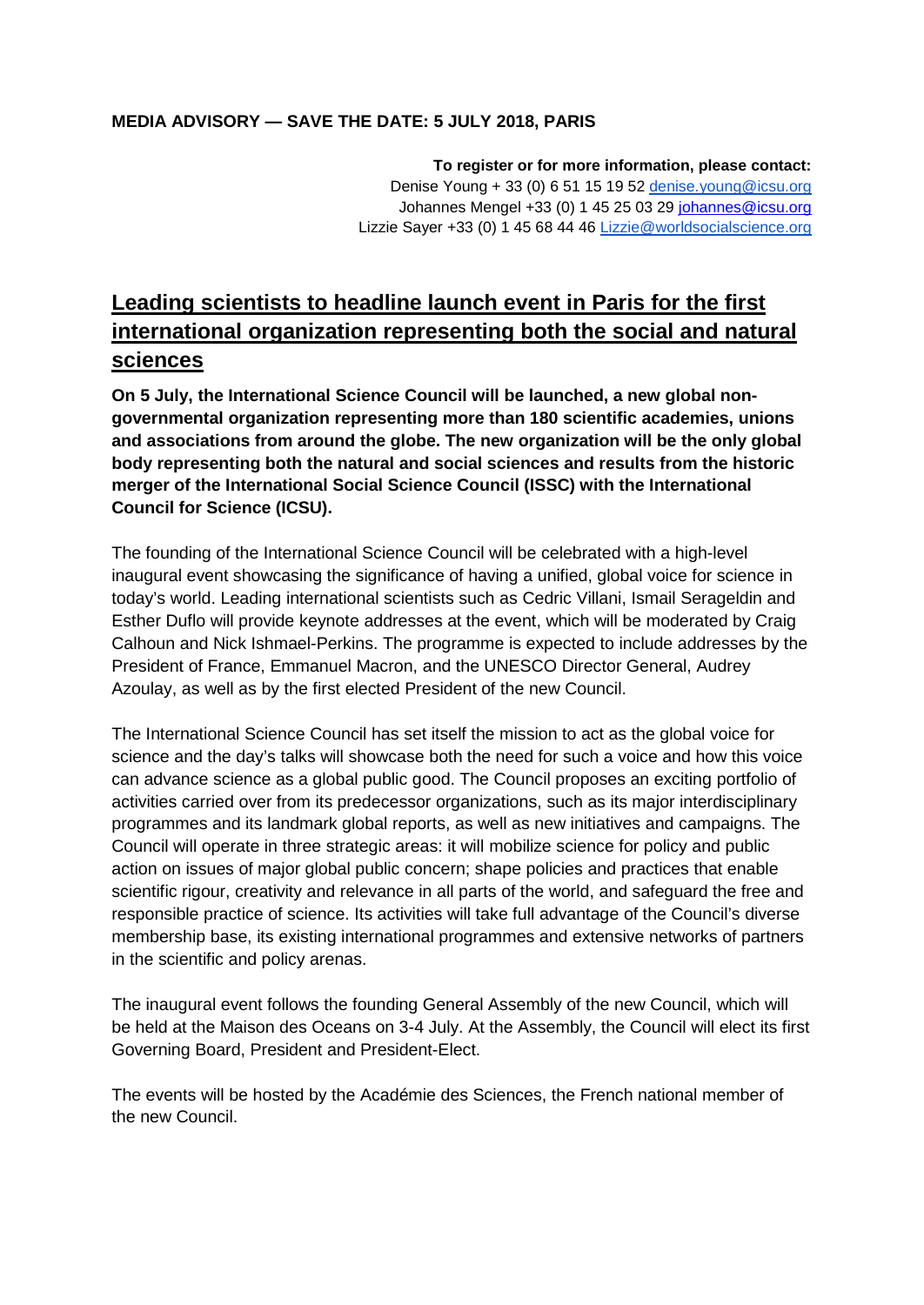There will be an opportunity to join a press breakfast with the speakers at 8:00 am. There is also limited availability to join a special high-level dinner in the evening at the Musée de l'Histoire Naturelle. If you would like to join either of these events, please RSVP [denise@icsu.org](mailto:denise@icsu.org) , [johannes@icsu.org](mailto:johannes@icsu.org) or [lizzie@worldsocialscience.org](mailto:lizzie@worldsocialscience.org) by June 15.

## **WHAT:** Launch of the International Science Council

## **WHO: Speakers include:**

- **Cedric Villani**, Fields Medal winner, Director of the Institut Henri Poincaré, CNRS, Professor at the University of Lyon, President of the French Parliamentary Office for the Evaluation of Scientific and Technological Choices, France
- **Esther Duflo**, Co-Founder and Director of the Abdul Latif Jameel Poverty Action Lab, and Professor of Poverty Alleviation and Development Economics at the Massachusetts Institute of Technology, USA
- **Ismail Serageldin**, Founding Director of the Bibliotheca Alexandrina, Egypt

**Moderators**: Craig Calhoun, President of the Berggruen Institute, and Nick Ishmael-Perkins, independent journalist and communications consultant

- **WHERE:** Maison des Océans, 195 Rue Saint-Jacques, 75005 Paris, France
- **WHEN:** 5 July 2018, 9:00-17:00. Press breakfast at 8:00 am in the Salle du Conseil.

###

#### **International Science Council (ISC)**

The International Science Council (ISC) is a non-governmental organization with a global membership of more than 180 organizations, including national and regional scientific organizations, International Scientific Unions and Associations, and Affiliated Members.

The ISC was created in 2018 as the result of a merger between the International Council for Science (ICSU) and the International Social Science Council (ISSC). The new Council will combine the membership of the ISSC and ICSU, making it the unique international nongovernmental organization representing both the natural and the social sciences.

#### **International Social Science Council (ISSC)**

The ISSC was founded in Paris in 1952, reflecting post-war sentiments about the importance of increasing understanding in order to build bridges between people and nations. Its first Secretary General was Claude Lévi-Strauss, and over the years it has involved leading social scientists from around the world. Since its launch, the ISSC has been at the forefront of advancing knowledge and capacity in the social sciences in all parts of the world, through